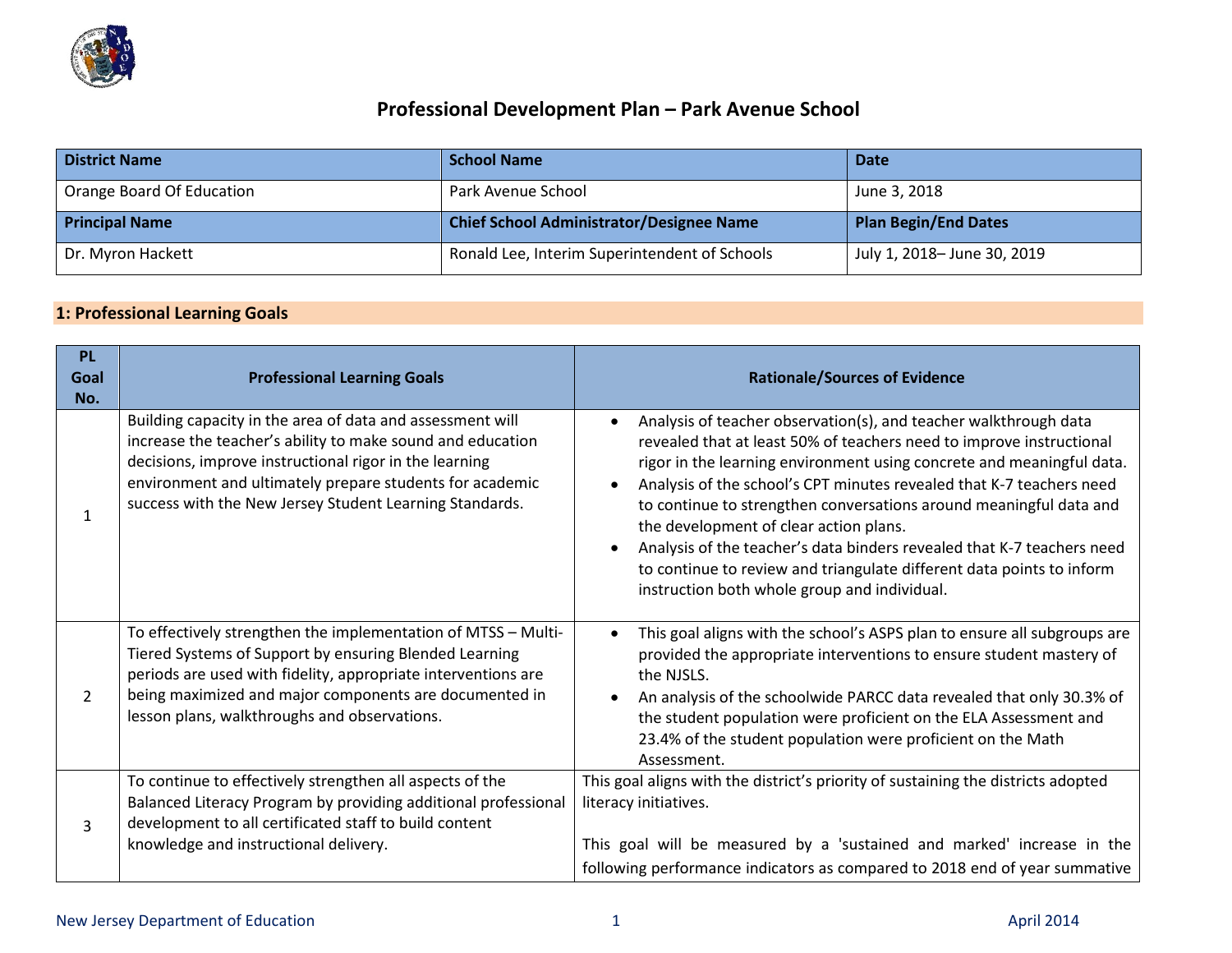

| evaluation results:                            | evaluation results and as documented in 2018 end of year summative |  |  |
|------------------------------------------------|--------------------------------------------------------------------|--|--|
| $1a$ :                                         | Demonstrating Knowledge of Content and Pedagogy,                   |  |  |
| Designing Coherent Instruction,<br>1e:         |                                                                    |  |  |
| $3a$ :<br>Communicating with Students          |                                                                    |  |  |
| $3b$ :                                         | Using Questioning and Discussion Techniques,                       |  |  |
| $3c$ :<br><b>Engaging Students in Learning</b> |                                                                    |  |  |
| $3d$ :<br>Using Assessment in Instruction      |                                                                    |  |  |
|                                                |                                                                    |  |  |

| <b>PL</b><br>Goal<br>No. | <b>Professional Learning Activities</b>                                                                                                                                                                                                                                                                                                                                                                                                                                                                                                                                                                                                                 | <b>Begin/End Dates</b>       |  |
|--------------------------|---------------------------------------------------------------------------------------------------------------------------------------------------------------------------------------------------------------------------------------------------------------------------------------------------------------------------------------------------------------------------------------------------------------------------------------------------------------------------------------------------------------------------------------------------------------------------------------------------------------------------------------------------------|------------------------------|--|
|                          | All teachers will participate in school and district sponsored learning activities.<br>$\bullet$<br>Teachers will routinely bring artifact evidence to staff and common planning meetings, which must support<br>$\bullet$<br>the critical attributes for effective practice in this area.<br>District Departmental Professional Development.<br>Grade Level Teams to present data monthly to administration and peers to raise the level of meaningful<br>conversations around data.<br>On-Going Data Binders/School Data Warehouse/Spreadsheets.<br>$\bullet$                                                                                         | July 1, 2018 - June 30, 2019 |  |
|                          | All teachers will participate in a school PLC with the professional book "Multi-Tiered Systems of Support"<br>$\bullet$<br>All teachers will participate in school and district sponsored learning activities, including the Google<br>Classroom PLC.<br>Teachers will routinely bring artifact evidence to staff and common planning meetings, which must support<br>the critical attributes for effective practice in this area.<br>District Departmental Professional Development.<br>$\bullet$<br>Grade Level Teams to present data monthly to administration and peers to raise the level of meaningful<br>$\bullet$<br>conversations around data. | July 1, 2018 - June 30, 2019 |  |
| 3                        | Teachers will bring artifact evidence to staff and common planning meeting, which must support the<br>$\bullet$<br>critical attributes for effective practice in this area.                                                                                                                                                                                                                                                                                                                                                                                                                                                                             | July 1, 2018- June 30, 2019  |  |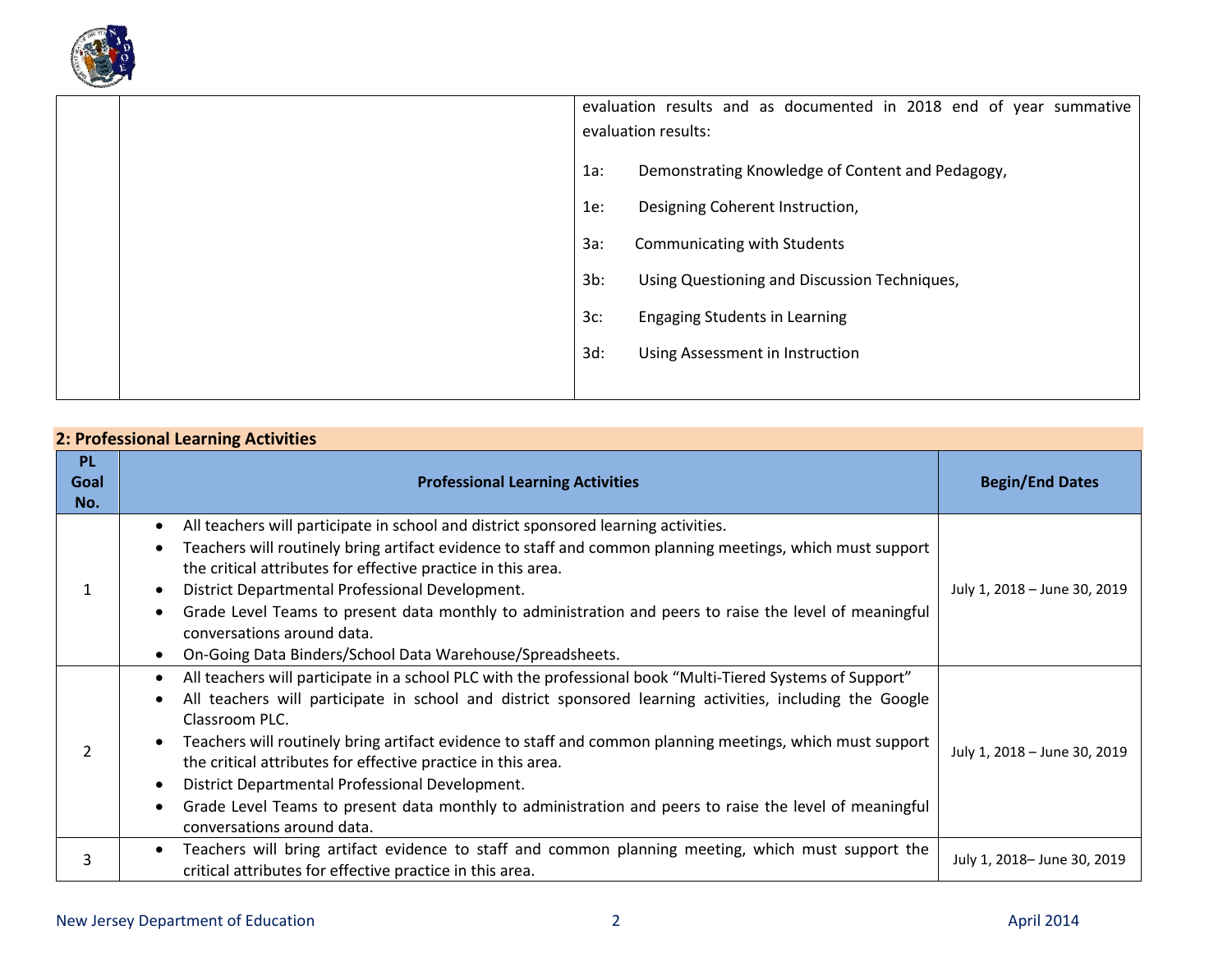

| District Departmental Professional Development. |  |
|-------------------------------------------------|--|
| coaching sessions "<br>Working c                |  |

## **3: Essential Resources**

|                          | 3. ESSETTURI NESUULLES                                                                                                                                                                                                                                                                             |                                                                                                     |  |  |
|--------------------------|----------------------------------------------------------------------------------------------------------------------------------------------------------------------------------------------------------------------------------------------------------------------------------------------------|-----------------------------------------------------------------------------------------------------|--|--|
| <b>PL</b><br>Goal<br>No. | <b>Resources</b>                                                                                                                                                                                                                                                                                   | <b>Other Implementation Considerations</b>                                                          |  |  |
|                          | Administration to provide training and follow-up support.<br>Staff meetings and District PD dedicated to training and<br>alignment work.<br>Designated time for administrators to collaborate and share<br>solutions to meet goals of PDP.<br>Designated grade level teams for data conversations. | Feedback loop to inform training and ongoing refinement (e.g.,<br>surveys, conversations in teams). |  |  |
|                          | <b>Professional learning Material</b><br>Access to the Google Classroom<br>Staff meetings and PD sessions dedicated to training<br>and alignment work                                                                                                                                              | Feedback loop to inform training and ongoing refinement (e.g.,<br>surveys, conversations by teams)  |  |  |